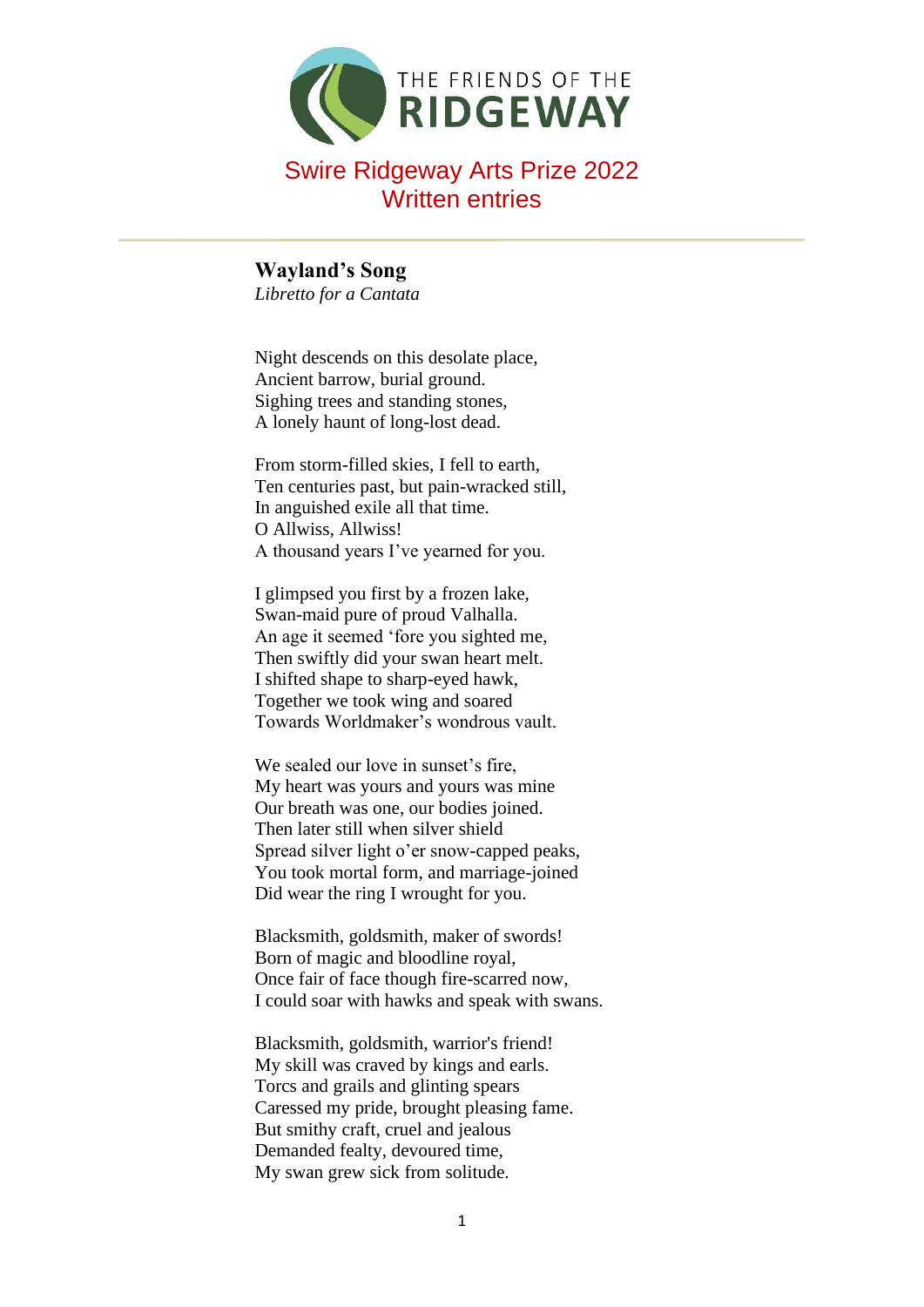Eight long years in earth-bound shape Again for swan form Allwiss yearned. Unfurling wings, she fled our home, All that remained, the ring I made. With wounded heart, and wounded pride I pledged to win her back again - She'd wear once more the wedlock ring.

In hawk form, far and wide I flew Searching for some sight of her Till savage fate did smite this hope.

Knowing my craft, and crazed with greed The Swedish King, the cruel Niduth Dispatched his carls to capture me.

With sinews sliced by spell-cast sword, He robbed me of my magic powers, Confined me to an island cave, And forced my skills on stolen hoard.

The ring which Allwiss once did wear, Sole keepsake of my squandered love, He stole and gave his graceless child, The Princess Beahild, proud and vain.

Revenge! Desire for it devoured my soul, Like wild and wrathful winter's gale. Revenge! Its craving made me cold and sly, And swathed my heart with snow and ice.

Niduth's two sons to smithy cave I lured, and blinded both with gold. Off-guard and drunk with greed and wine, I bound the pair and butchered them. Then for the king I crafted gifts, I drained their skulls for drinking cups.

But ere the sons were sorely missed Their sister came to see me toil. She wore the ring I'd wrought for love, The band I'd sworn my swan would wear.

Revenge! A bare-serk frenzy filled my blood, And coursing rage did cloud my sight.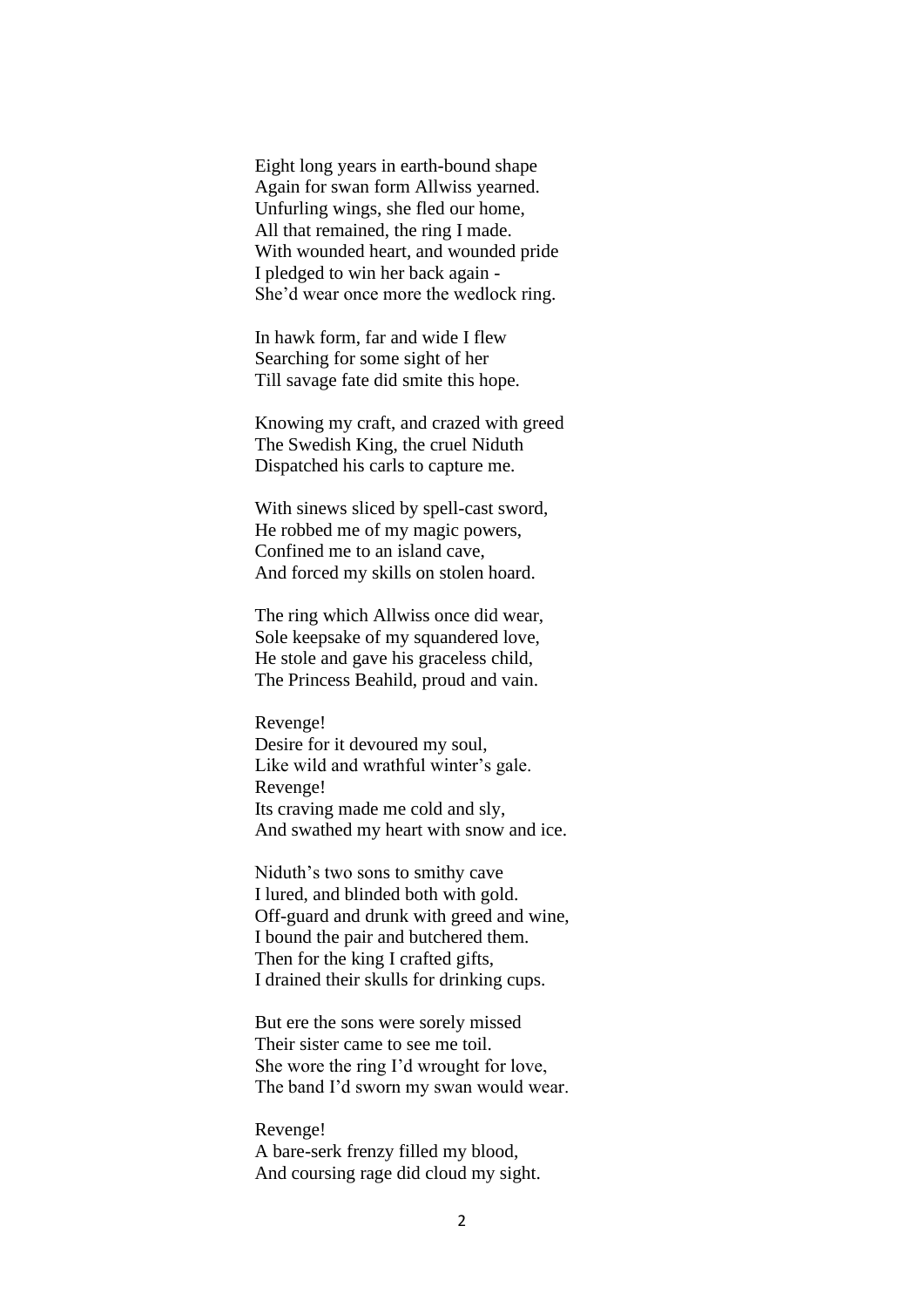With wanton hate I held her down, And robbed the maid of maidenhood.

That lustful deed unleashed again The weirding arts I once possessed. Transformed from man to fearless hawk, I took to flight with feathers spread.

To cruel Niduth I now drew near And boasted at his battlements Of murdered sons and maid defiled.

Ice-minded king made no time For sorrow's tears but sent up waves Of arrows hot, a hornet cloud Of iron fire that flamed my wings And scorched my face as flight I took. My only hope ahead I saw Dark thunder clouds to quench the pain, I plunged headlong, put out the flame.

For many days my damaged form By storm-wind's might was swept along Across cold sea to Celtic lands Until at last I tumbled from The cloudbank's clutch and crashed to earth A hawk no more, all magic gone.

Wind-swept land and whispering trees, On Wessex Down my wounds I soothed, Until one day in waters still, Lake's mirror showed to me the truth, My monstrous face, fire-burnt and scarred.

Since that time have centuries passed With ceaseless toil in smithy craft. No longer blessed with beauty now I serve it still in searing forge, And work to find Worldmaker's song.

Listen, Allwiss, listen my love! Hear the chink of chainmail made For Grendel's slayer, great Beowulf. Hear hammer note on hammer note To forge the blade of brave Waldere. For Arthur's keep, Excalibur, That sword of deeds, destined for fame. Its own true voice each treasure has, And yet my heart hears not their song My heart wants you and wants naught else.